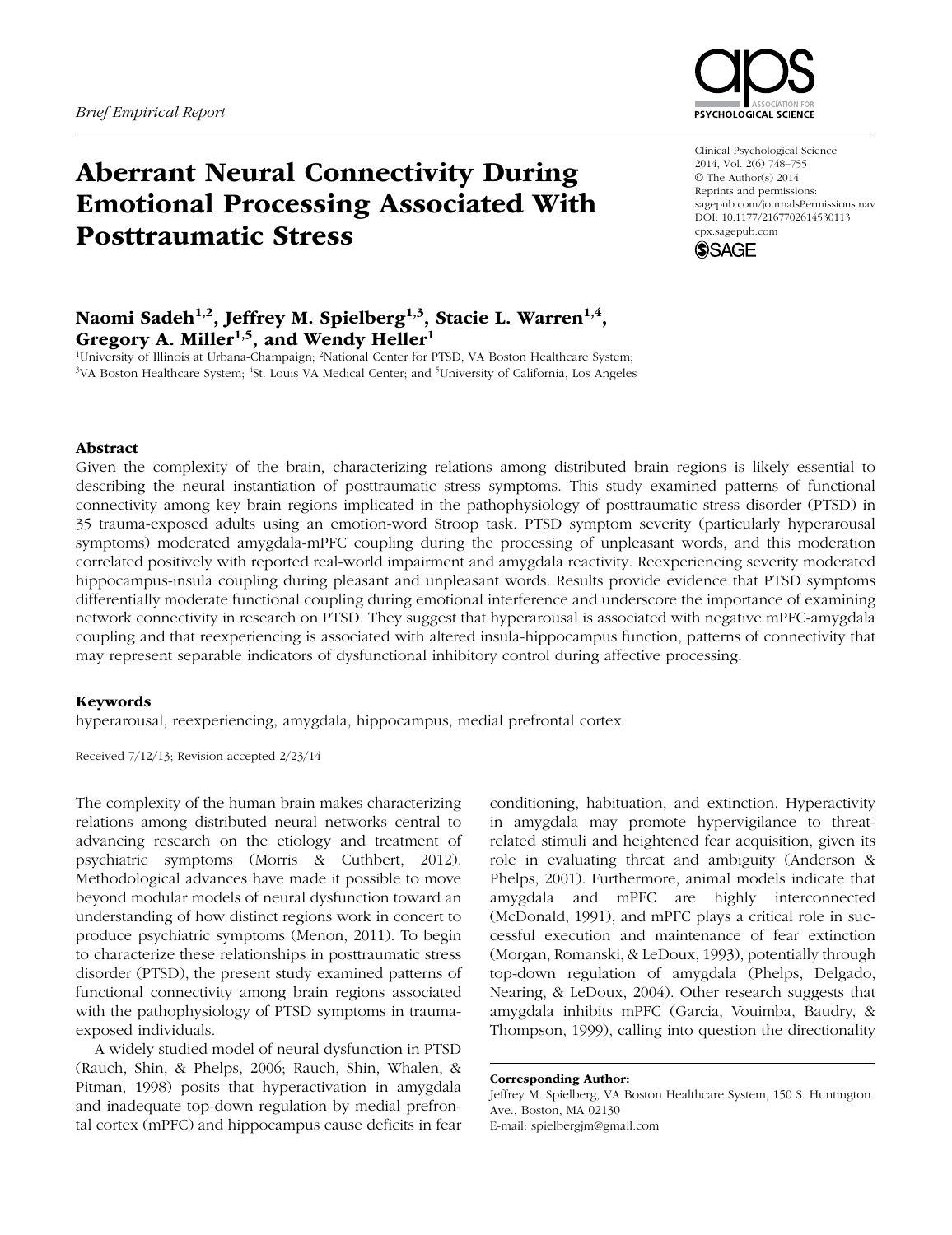of the regulation deficits associated with mPFC-amygdala coupling. Hippocampus is also connected with amygdala and encodes contextual information during fear conditioning (Phillips & LeDoux, 1992). Impaired amygdalahippocampus connectivity may result in poor consolidation of trauma-related memories and contribute to overgeneralization of perceived threat to safe contexts (Wilker & Kolassa, 2013).

Functional magnetic resonance imaging (fMRI) research largely supports a model of abnormal amygdala, hippocampus, and mPFC function (Shin et al., 2005; Shin, Rauch, & Pitman, 2006). Hyperactivation in amygdala and hypoactivation in prefrontal cortex, particularly mPFC, correlate with PTSD severity (Shin et al., 2006) and trauma exposure (Patel, Spreng, Shin, & Girard, 2012). There is also evidence of variability in the activation patterns of these neural networks, with a recent meta-analysis reporting hippocampal over-engagement rather than hypoactivation in PTSD (Patel et al., 2012). Examining heterogeneity in neural network coupling as a function of the PTSD symptom clusters can be a stepping stone toward testing whether affective and cognitive processing vary with symptom prominence.

Interest in dysfunctional neural networks in PTSD is growing, and preliminary research suggests that PTSD moderates network connectivity. PTSD modulates resting-state connectivity between posterior cingulate/ precuneus and regions consistently linked to PTSD (Bluhm et al., 2009). Studies have also identified modified connectivity in PTSD in response to unpleasantly valenced stimuli, with one study suggesting that insula positively influences cortical regions typically involved in cognitive control (Mazza et al., 2013). Given that research in this area is currently limited, continued investigation of functional coupling can help further characterize neurocircuitry abnormalities associated with PTSD.

The present study tested the hypothesis that PTSD severity moderates functional connectivity in traumaexposed individuals during emotional interference using an emotion-word Stroop task. The vast majority of pathophysiology studies have examined the presence or absence of PTSD. However, taxometric analyses indicate that the latent structure of the disorder is dimensional (Ruscio, Ruscio, & Keane, 2002), and preliminary data suggest there is heterogeneity in the neural correlates of the symptom clusters (Hopper, Frewen, van der Kolk, & Lanius, 2007; Lanius et al., 2005). Thus, identifying relationships between individual symptom clusters and patterns of neural connectivity is a potential means for parsing etiological heterogeneity in PTSD. Emotion Stroop tasks have been widely utilized in research on PTSD because they assess the interplay between sensitivity to emotional distraction and cognitive control. Previous work using emotion Stroop tasks has found

diminished anterior cingulate activation in PTSD versus non-PTSD comparison groups to emotionally distracting stimuli (Bremner et al., 2004; Shin et al., 2001). We predicted that overall PTSD severity would moderate coupling among amygdala, mPFC, and hippocampus when participants encountered unpleasantly valenced stimuli, based on evidence that PTSD is associated with inefficient cognitive control when negative valence systems are activated (Bremner et al., 2004; Cisler et al., 2011; Shin et al., 2001). Given that few studies have examined functional coupling relationships with individual symptom clusters, specific hypotheses were not made about these relationships. However, because reexperiencing is associated with dysfunctional inhibition of intrusive thoughts (Vasterling, Brailey, Constans, & Sutker, 1998) and greater insula activation during emotional processing (Hopper et al., 2007), these symptoms may be particularly likely to moderate functional coupling with insula.

## Method

### *Participants*

Participants were 35 adults (74% women) ages 18 to 50 (*M* = 33.8; *SD* = 11.2) who experienced a traumatic event meeting PTSD Criterion A of the *Diagnostic and Statistical Manual of Mental Disorders* (*DSM–IV–TR*; American Psychiatric Association, 2000). Participants identified as White (79%), Asian (9%), Black (6%), Hispanic (3%), or mixed/other (3%). Information about income/socioeconomic status was not collected. The categories of traumatic events endorsed were witnessing death/injury (e.g., assault, combat; *n* = 12), sexual crime (e.g., rape, stalking;  $n = 10$ ), accident (e.g., car accident;  $n = 5$ ), physical assault (e.g., domestic violence; *n* = 5), natural disaster (e.g., typhoon;  $n = 2$ ), and other crime (burglary;  $n = 1$ ).

### *Measures*

*PTSD symptoms.* Symptoms were assessed using the Structured Clinical Interview for *DSM–IV–TR* (SCID-IV-TR; First, Spitzer, Gibbon, & Williams, 2002). An advanced doctoral student rated the presence/absence of PTSD symptoms based on behavioral observations and participant self-report. Decisions were determined in consultation with G.A.M., a clinical psychologist very experienced in SCID diagnosis. Symptoms were summed to create a total PTSD severity score  $(M = 4.3, SD = 3.7)$  and three symptom-cluster scores: reexperiencing (*M* = 1.9, *SD* = 1.6), avoidance/emotional numbing (*M* = 1.1, *SD* = 1.3), and hyperarousal  $(M = 1.4, SD = 1.5)$ . Although all participants were exposed to a Criterion A traumatic event, only a subset  $(n = 5)$  met full criteria for PTSD, with 25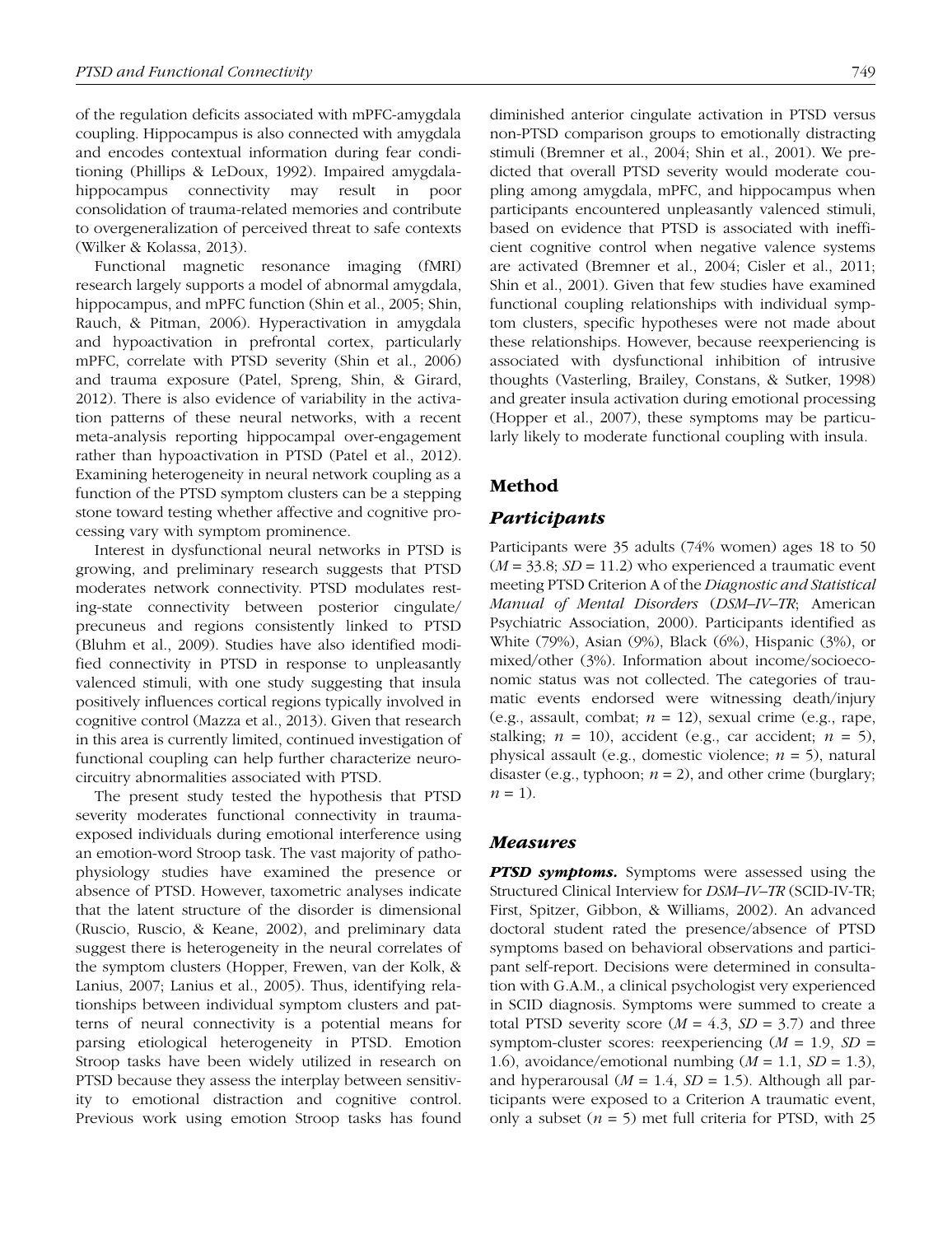participants meeting Criterion B, 6 participants meeting Criterion C, and 13 participants meeting Criterion D.

*Emotion-word Stroop.* On each trial, participants responded via button press to the ink color (red, yellow, green, blue) of a pleasant, unpleasant, or neutral word, presented in counterbalanced blocks (4 pleasant, 4 unpleasant, 8 neutral) of 16 words each. Word stimuli were selected from the Affective Norms for English Words (Bradley & Lang, 1998). In all, 64 were pleasant (e.g., *ecstasy, laughter*), 64 were unpleasant (e.g., *suicide, war, victim*), and 128 were neutral (e.g., *hydrant, carpet*). Additional details are available in Sadeh et al. (2013).

### *Data analysis*

Reaction time (RT) and error frequency were analyzed using repeated-measures ANCOVAs with Emotion (pleasant, neutral, unpleasant) as the within-subject factor (contrasts were Valence [pleasant vs. unpleasant] and Arousal [emotion vs. neutral]), and continuous PTSD symptom counts (total severity or reexperiencing, avoidance, and hyperarousal entered simultaneously using the covariate function) as between-subjects predictors. Counterbalancing order was entered as a covariate.

The fMRI collection/preprocessing is described in Sadeh et al. (2013), with the addition here of slice-timing correction. The fMRI pre/processing was conducted with FSL tools. Left/right amygdalae/hippocampi were used as seed clusters and segmented in each anatomical via FMRIB's Integrated Registration and Segmentation Tool (FIRST). Functional data were registered to the anatomical using Boundary Based Registration, and the inverse of this transform was applied to segmentations. Mean signal across voxels in each region of interest (ROI) was computed for each time point to create amygdalae/ hippocampi time series predictors. To model potentially confounding brainwide fluctuations (Fox, Zhang, Snyder, & Raichle, 2009), the mean across all intracerebral voxels was calculated for each time point.

Predictors in time series regressions included an amygdala/hippocampus time series (one per analysis), task contrast (valence: pleasant = 1, unpleasant =  $-1$ ; arousal: pleasant/unpleasant = 1, neutral =  $-1$ ), and the Time Series × Contrast Predictor interaction. Three covariates were included, two modeling task-related variance and one brainwide signal fluctuations. Task predictors were convolved with a double-gamma function.

Time series × Task Contrast interaction β-maps were warped into MNI152 space using FMRIB's Nonlinear Image Registration Tool (FNIRT) and used as group-level dependent variables. Four analyses (one each for right/left amygdala/hippocampus) were conducted with total PTSD symptom score as a predictor, covarying counterbalancing order. Similar analyses were conducted with the three symptom-cluster scores entered simultaneously. Twotailed *t* tests were conducted on betas and converted to *z*-scores. Gaussian-random-field theory was used for multiple comparisons correction (*z*-threshold = 2.0537, overall  $p \leq 0.05$ ). A gray-matter mask was used to constrain the number of voxels under consideration.

To ascertain the impact of mPFC-amygdala coupling on task-related activation in amygdala and mPFC, first-level analyses were recomputed as in Sadeh et al. (2013). Mean amygdala/mPFC activation to unpleasant was extracted and regressed on a variable representing the degree of amygdala-mPFC coupling, covarying counterbalancing order. Total PTSD symptom score was also covaried to ensure that variance shared with PTSD did not bias the analyses. Amygdala activation data from one participant were not used given data more than 3 *SD* from the mean across participants. A similar analysis investigated the relevance of dysfunctional amygdala-mPFC coupling to realworld impairment by regressing the Global Assessment of Functioning (GAF) SCID-IV-TR rating on the degree of amygdala-mPFC coupling during the unpleasant condition. Only significant findings are reported.

### Results

#### *Behavioral results*

Analysis of RT produced a valence effect,  $F(1, 31) =$ 12.25,  $p < 0.01$ . Participants responded more slowly to color name unpleasant  $(M = 699.6, SD = 112.2)$  than pleasant words (*M* = 685.6, *SD* = 107.1).

PTSD severity moderated the impact of valence on error frequency,  $F(1, 30) = 4.54$ ,  $p = .04$ , whereby more symptoms were related to greater color naming errors to unpleasant than pleasant words  $(r = -.36)$ . PTSD severity also modulated the impact of arousal on error frequency,  $F(1, 30) = 4.13$ ,  $p = .05$ , with more symptoms related to more color naming errors to emotion than neutral words (*r* = .35). Across conditions, greater PTSD severity was negatively associated with RT,  $F(1, 30) = 4.39$ ,  $p = .04$ , and error frequency,  $F(1, 30) = 4.18$ ,  $p = .05$ .

For symptom clusters, reexperiencing moderated the impact of valence on RT,  $F(1, 30) = 4.27$ ,  $p = .05$ , with longer RT to color name pleasant than unpleasant words. Further examination revealed that individuals high on reexperiencing had similar RT for both conditions, whereas individuals low on reexperiencing had longer RT to color name unpleasant words.

# *Moderation of coupling by PTSD severity*

PTSD severity moderated valence-related coupling between right amygdala and a cluster in mPFC that included pregenual anterior cingulate and paracingulate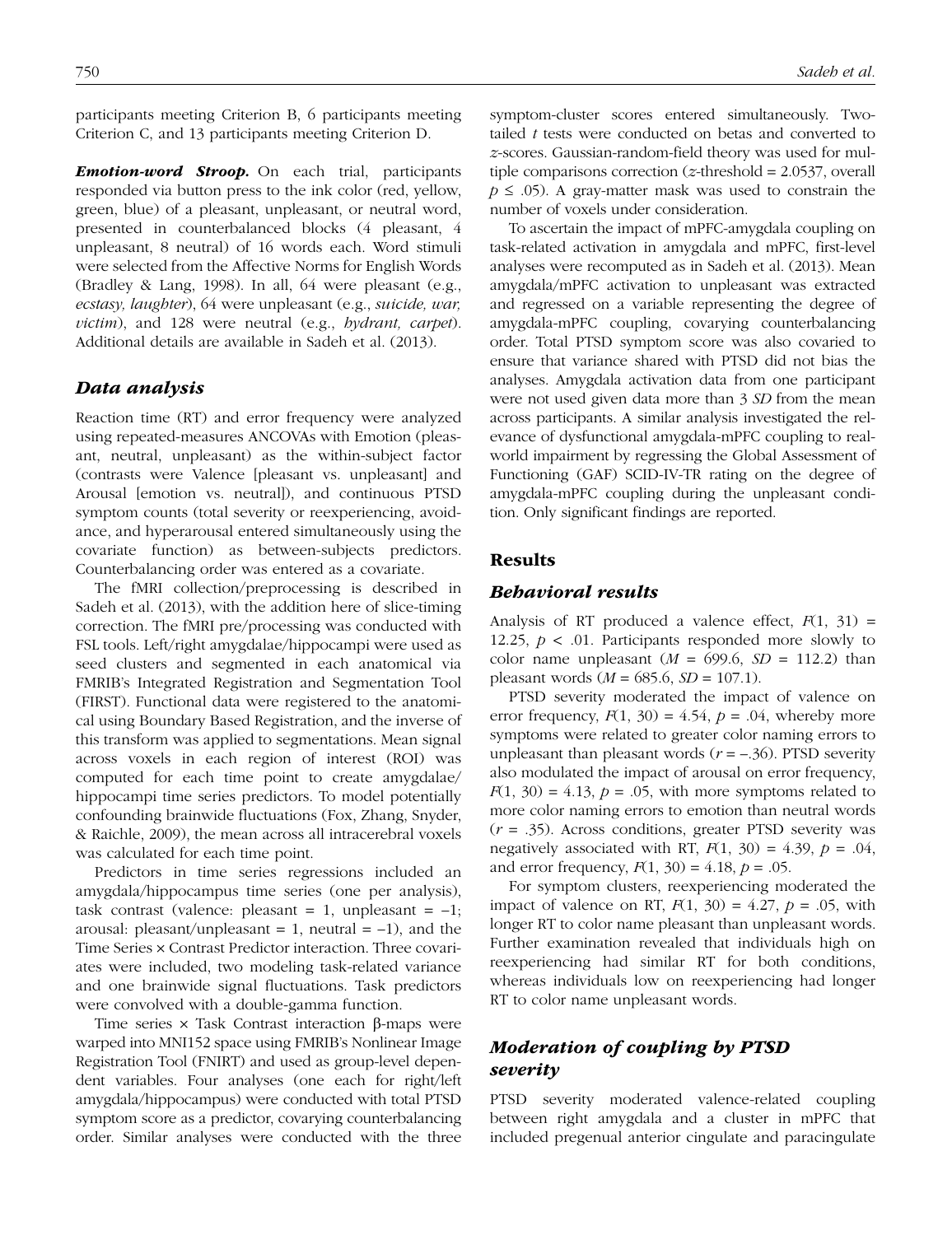

Fig. 1. Total posttraumatic stress disorder (PTSD) symptoms moderates amygdala-mPFC coupling. mPFC = medial prefrontal cortex. Total PTSD symptoms moderated valence-related coupling between right amygdala and the cluster in mPFC pictured in the left panel. Also pictured in the upper-right corner of the left panel is the average location of the right amygdala seed clusters at  $y = -3$ . The middle panel represents the degree of coupling for low and high levels of PTSD (created via median split) for the pleasant and unpleasant conditions. The right panel is a scatterplot of the relationship between task-related activation in right amygdala (*y* axis) and the degree of coupling amygdala-mPFC coupling, during the unpleasant condition (*x* axis).

 $(21,296 \text{ mm}^3, p < .01, \text{ max } z = 3.93 \text{ at xyz } = [0,34,12]).$ Individuals with more severe PTSD had a small degree of positive coupling during pleasant and strong negative coupling during unpleasant stimuli (Fig. 1).

To aid in interpreting this finding, an analysis was conducted that examined whether greater negative coupling during the unpleasant condition was associated with greater amygdala reactivity (possibly due to impaired topdown mPFC regulation of amygdala). Amygdala activation to unpleasant stimuli was regressed on the degree of amygdala-mPFC coupling during unpleasant words. As illustrated in the rightmost panel in Figure 1, coupling was negatively related to amygdala activation (β =  $-.54, p =$ .05,  $\Delta R^2$  = .12), consistent with a model of impaired downregulation of amygdala by mPFC. In contrast, coupling was unrelated to mPFC activation  $(\beta = -.01, p = .98, \Delta R^2 =$ .00). In addition, coupling correlated positively with GAF ( $\beta$  = .54,  $p < .01$ ,  $\Delta R^2$  = .26), suggesting that greater (negative) amygdala-mPFC coupling relates to worse functional impairment in trauma-exposed individuals.

Total PTSD symptom score also moderated valencerelated coupling between a highly overlapping cluster in mPFC and left amygdala  $(8,496 \text{ mm}^3, p < .01, \text{ max } z =$ 3.75 at xyz =  $[0,32,14]$ , right hippocampus  $(9,416 \text{ mm}^3)$ ,  $p < .01$ , max  $z = 3.61$  at xyz =  $[-4, 46, 8]$ ), and left hippocampus  $(2,904 \text{ mm}^3, p = .05, \text{ max } z = 3.16 \text{ at xyz } =$ [0,30,16]). Given the similarity of these findings, moderation of connectivity with each subcortical structure was reexamined while partialling out variance related to connectivity with the other subcortical structures. Only coupling with right amygdala survived this analysis (*t* = 2.42,  $p = .02$ ), suggesting that the findings for left amygdala and hippocampus are due to shared variance.

# *Moderation of coupling by PTSD symptom clusters*

Hyperarousal moderated valence-related coupling between right amygdala and a mPFC cluster  $(3,656 \text{ mm}^3)$ ,  $p = .02$ , max  $z = 3.77$  at xyz = [4,44,16]) that overlapped considerably with that found in the analyses above (that examined total PTSD symptoms), and reflected stronger negative coupling during unpleasant stimuli. To determine whether particular hyperarousal symptoms drove this moderation, the degree of amygdala-mPFC coupling was extracted for each participant and the analysis repeated with individual symptoms entered simultaneously as predictors. *Exaggerated startle* (*t* = 3.32, *p* < .01), *difficulty concentrating*  $(t = 2.12, p = .05)$ , and *hypervigilance*  $(t = 2.01, p = .05)$  each contributed unique variance. Hyperarousal also moderated valence-related coupling between right hippocampus and a similar mPFC cluster  $(3,488 \text{ mm}^3, p = .03, \text{ max } z = 3.06 \text{ at xyz } =$ [4,52,32]), although this finding is likely due to shared variance with right amygdala, as observed for total symptom score.

Reexperiencing moderated valence-related coupling between right hippocampus and a cluster in left anterior insula/putamen  $(2,416$ mm<sup>3</sup>,  $p = .03$ , max  $z = 3.23$  at xyz = [–32,10,–10]). Individuals with more severe reexperiencing symptoms had a larger degree of positive coupling during pleasant words, whereas coupling was strongly negative during unpleasant words (Fig. 2). When examining specific symptoms, both *acting/feeling as if the event were recurring* (*t* = 2.13, *p* = .04) and *psychological distress in response to reminders of the event*  $(t = 2.31, p =$ .03) moderated hippocampus-insula/putamen coupling.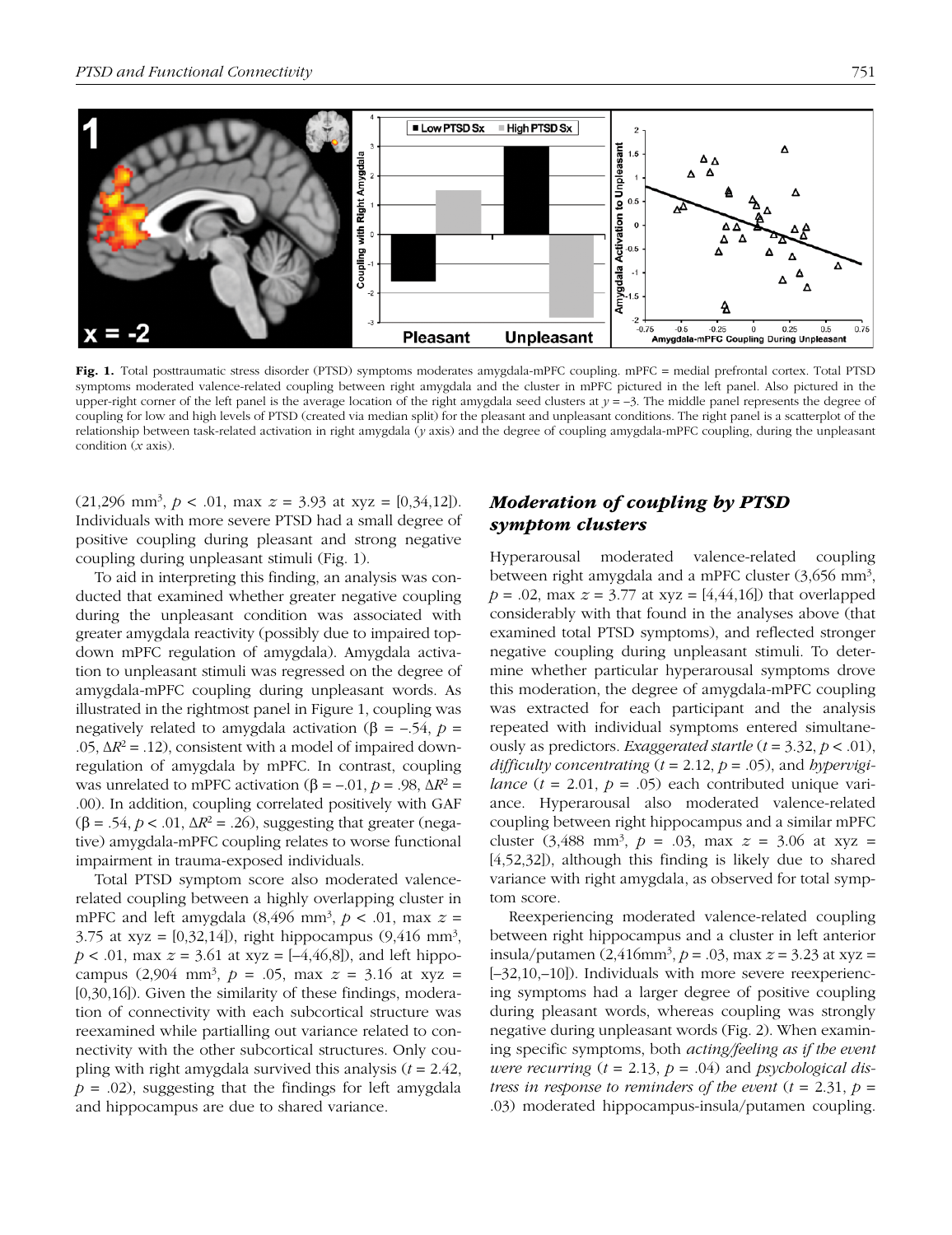

Fig. 2. Reexperiencing symptom score moderates hippocampus-insula coupling. Severity of reexperiencing symptoms (ReExp Sx) moderated valence-related right hippocampus-insula/putamen coupling pictured in the left panel. Also pictured in the upper-right corner of the left panel is the average location of the right hippocampus seed clusters at *x* = 26. The right panel represents the degree of coupling for low and high levels of reexperiencing (created via median split) for the pleasant and unpleasant conditions.

Avoidance symptoms did not moderate coupling between brain regions of interest.

### **Discussion**

Clarifying network connectivity in trauma-exposed individuals has the potential to advance etiological models of posttraumatic stress, improve diagnostic reliability/ validity, and identify innovative intervention targets. Accordingly, the present study tested the hypothesis that PTSD severity would moderate functional connectivity in trauma-exposed individuals during an emotional Stroop task. First, findings provide evidence of PTSD-related moderation of mPFC-amygdala connectivity, characterized by strong negative coupling during unpleasant distractors. This inverse coupling was strongest for the hyperarousal symptom cluster and is consistent with widely studied models of PTSD that emphasize the centrality of deficits in cognitive control when negative valence systems are activated (Rauch et al., 2006). Moderation of mPFC-amygdala connectivity by PTSD severity corresponded with real-world impairment, illustrating the potential clinical significance of this neural circuit for adaptive function. Second, reexperiencing severity was related to stronger negative coupling between hippocampus and anterior insula/putamen during unpleasant than pleasant words. Findings provide evidence that PTSD symptoms differentially moderate functional coupling during emotional interference and underscore the importance of examining network connectivity in future research on PTSD.

### *PTSD severity*

Analysis of overall PTSD severity showed it moderated coupling between right amygdala and mPFC. Individuals with more severe PTSD evidenced strongly negative amygdala-mPFC coupling during the unpleasant condition (Fig. 1), and this negative coupling was positively associated with impairment in real-world function (indexed by GAF). Notably, greater negative coupling predicted increased amygdala reactivity to unpleasant stimuli (Fig. 1) but was unrelated to mPFC reactivity, suggesting that PTSD-related changes in coupling may be more relevant for amygdala than mPFC function. This negative coupling is consistent with the behavioral finding that PTSD severity was associated with greater color naming errors to unpleasant than pleasant words, suggesting more interference during unpleasant distractors. Interpreted in the context of theoretical models of neural dysfunction in PTSD, these findings suggest that individuals with more severe PTSD experience deficits in topdown mPFC regulation of amygdala. However, present analyses provide only a suggestion regarding the direction of influence, not a definitive test.

These results add novel information about potentially dysfunctional amygdala-mPFC coupling in traumaexposed individuals during emotional interference. The identified mPFC region is central to several key affective processes, including negative affect reduction (Myers-Schulz & Koenigs, 2012), attention to emotion (Grimm et al., 2006), and recalling/recognizing affective aspects of memory (Grimm et al., 2006). Of note, research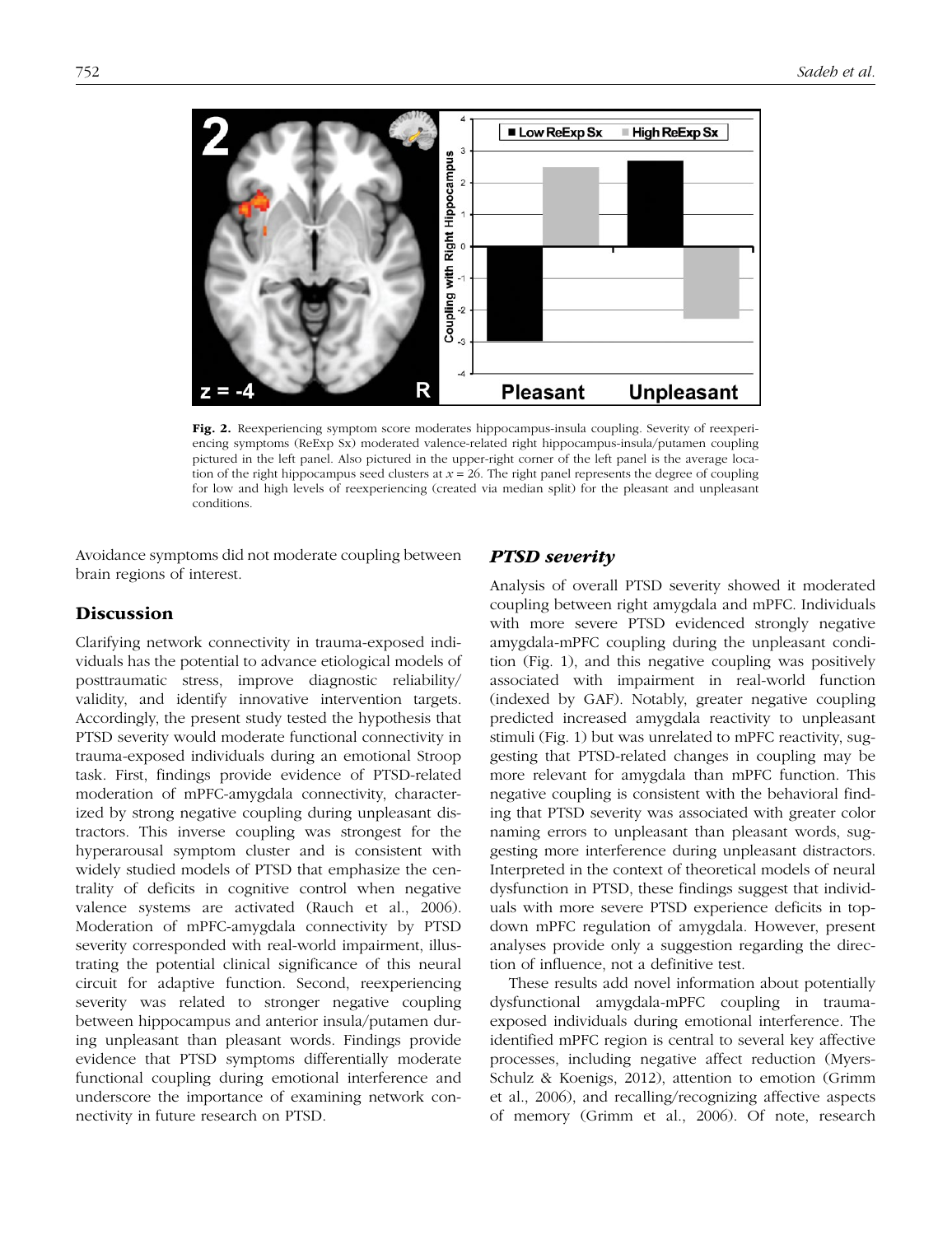indicates that this region is crucial to regulating affect via top-down control of amygdala. For example, stimulation of mPFC in rodents decreases responsiveness of output neurons in amygdala (Quirk, Likhtik, Pelletier, & Pare, 2003). Mounting evidence also implicates ventral mPFC in successful fear extinction (Phelps et al., 2004). The essential role of the mPFC-amygdala circuit in emotion regulation and fear extinction is consistent with the finding that coupling strength in this circuit predicted greater functional impairment in everyday life.

# *Hyperarousal and reexperiencing symptoms*

Modulation of mPFC-amygdala neurocircuitry was particularly salient for hyperarousal symptoms. Insufficient regulation of amygdala in response to unpleasant/ threatening stimuli may manifest phenotypically as symptoms of hyperarousal, with exaggerated startle, hypervigilance, and difficulty concentrating emerging as the strongest indicators of this relationship. Individuals with hyperarousal are particularly reactive to threatening stimuli, and results suggest that this reactivity reflects negative coupling between top-down resources and amygdala, especially when attentional resources are taxed by competing emotional distraction. Disrupted topdown mPFC control may contribute to these symptoms and be self-maintaining, given that repeated activation of these neural pathways will increase efficiency over time (Collingridge, Peineau, Howland, & Wang, 2010), potentially producing chronic hyperarousal.

Right-hippocampus–left-insula coupling was strongly positive during the pleasant condition and strongly negative during the unpleasant condition in individuals with more severe reexperiencing symptoms (see Fig. 2). Strong negative hippocampus-insula coupling during unpleasant words may reflect a tendency to disengage attention when confronted with unpleasant stimuli, given that RT interference from unpleasant words decreased as reexperiencing symptoms increased. Findings converge with evidence that individuals with prominent dissociative symptoms show greater insula activation to emotional stimuli (Aupperle, Melrose, Stein, & Paulus, 2012), greater connectivity between regions associated with the representation of bodily states (insula, thalamus) during trauma recall, and reduced activation in parahippocampal gyrus (Lanius et al., 2002; Lanius et al., 2005). Similarly, reexperiencing severity has shown positive associations with right anterior insula activity and negative associations with rostral ACC during exposure to script-driven imagery (Hopper et al., 2007).

Reexperiencing symptoms are theorized to reflect greater encoding and organization of traumatic experience in somatic than declarative memory (van der Kolk,

1994). Strong negative coupling between insula and hippocampus may reflect greater activation of somatosensory representations and reduced recruitment of hippocampally mediated episodic memory when processing unpleasant stimuli (Schonfeld, Ehlers, Bollinghaus, & Rief, 2007), although the direction of the influence cannot be directly inferred, and other interpretations are possible. Research indicates that stress leads to worse recall, less effective hippocampal processing, and greater insula reactivity (Qin, Hermans, van Marle, & Fernandez, 2012). Thus, traumatic stress may lead to "gist-based" memory consolidation that incorporates more general somatosensory representations rather than context-specific details (Oyarzun & Packard, 2012), potentially leading to overgeneralization of memory (Schonfeld et al., 2007).

## Implications and Conclusions

Of clinical relevance, research on neural networks can help identify potential etiological heterogeneity within trauma-exposed individuals. For instance, strong negative mPFC-amygdala coupling may be a transdiagnostic indicator cutting across disorders with prominent hyperarousal symptoms. Similarly, dysfunctional coupling between hippocampus and anterior insula may represent a vulnerability to reexperiencing and dissociative symptoms extending beyond PTSD to other disorders commonly associated with trauma exposure (e.g., borderline personality disorder). Linking PTSD symptoms to neural networks can be used to develop cognitive training interventions aimed at altering network dysfunction. Treatments aimed at strengthening top-down amygdala coupling or reducing disengagement when confronted with unpleasant stimuli may be particularly relevant for improving cognitive control in individuals with hyperarousal and reexperiencing symptoms, respectively.

Present findings cannot speak to causal relationships between network connectivity and symptom manifestation, and prospective research is needed to ascertain whether network abnormalities represent vulnerabilities for PTSD and/or consequences of trauma exposure. Furthermore, null results should be interpreted with caution because of the modest sample size and potential restricted range in symptoms by not including more participants who met full *DSM–IV–TR* criteria. Strengths of the study include a well-validated emotional interference task and a theory-based analysis of key brain regions implicated in the pathophysiology of PTSD. The findings shed new light on neural mechanisms of PTSD, and provide preliminary evidence that features of the disorder show separable patterns of connectivity during emotional interference.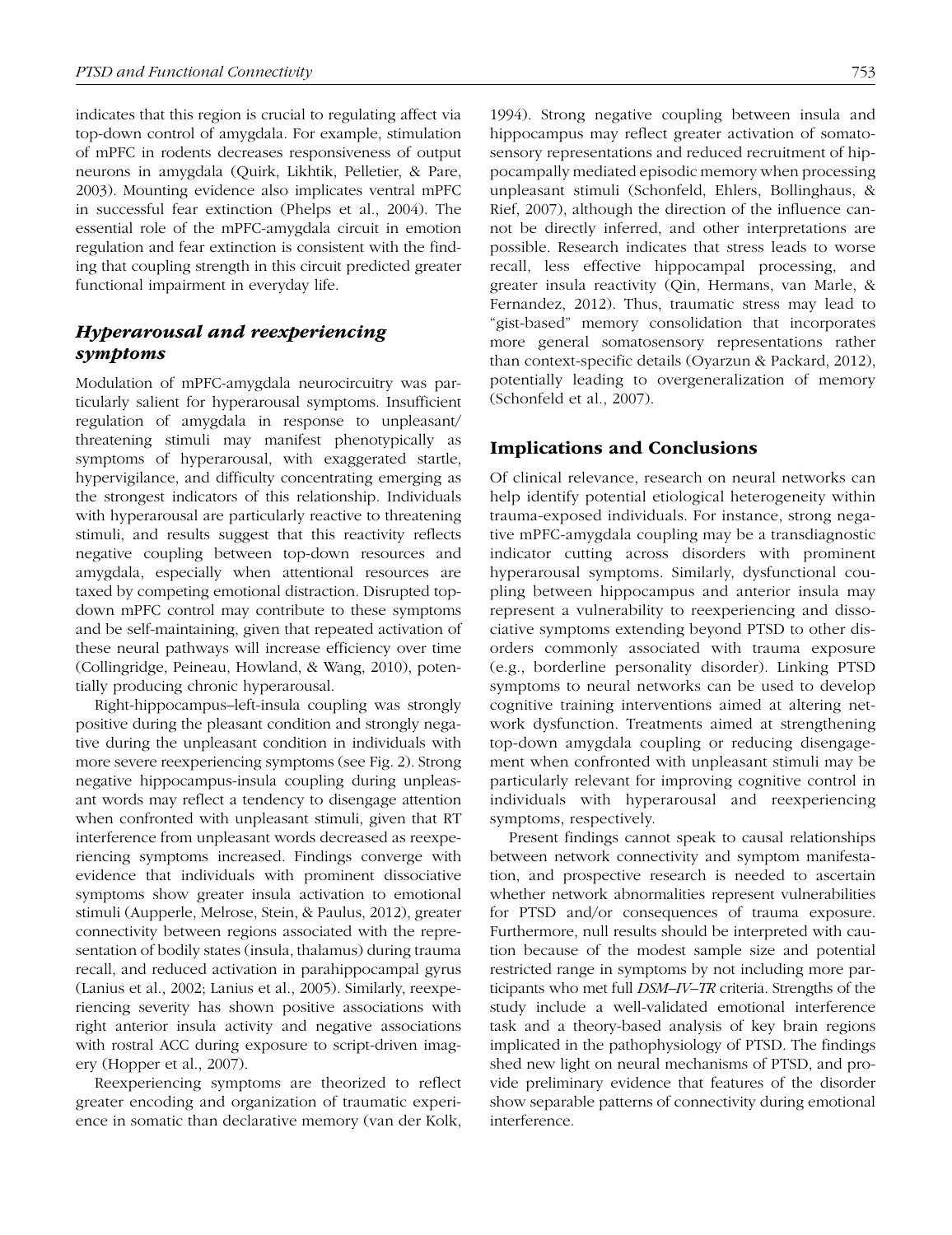#### Author Contributions

N. Sadeh and J. M. Spielberg formulated study questions, performed data analysis, and drafted the manuscript. G. A. Miller and W. Heller designed the study and provided critical revisions. J. M. Spielberg and S. L. Warren performed data collection/testing. All authors approved the final manuscript.

### Acknowledgments

N. Sadeh and J. M. Spielberg contributed equally to this work. Views expressed in this article are those of the authors and do not reflect the official policy or position of the Department of Veterans Affairs. A total of 10 participants overlapped with Sadeh et al. (2013), 9 with Spielberg et al. (2012), 7 with Warren et al. (2010), and 22 with Crocker et al. (2012). These studies examined neither PTSD nor connectivity.

### Declaration of Conflicting Interests

The authors declared that they had no conflicts of interest with respect to their authorship or the publication of this article.

#### Funding

The study was supported in part by the National Institute of Mental Health (R01 MH61358, P50 MH079485) and the Beckman Institute of the University of Illinois Urbana-Champaign.

### **References**

- American Psychiatric Association. (2000). *Diagnostic and statistical manual of mental disorders* (4th ed., text revision). Washington, DC: Author.
- Anderson, A. K., & Phelps, E. A. (2001). Lesions of the human amygdala impair enhanced perception of emotionally salient events. *Nature*, *411*, 305-309.
- Aupperle, R. L., Melrose, A. J., Stein, M. B., & Paulus, M. P. (2012). Executive function and PTSD: Disengaging from trauma. *Neuropharmacology*, *62*, 686–694.
- Bluhm, R. L., Williamson, P. C., Osuch, E. A., Frewen, P. A., Stevens, T. K., Boksman, K., . . . Lanius, R. A. (2009). Alterations in default network connectivity in posttraumatic stress disorder related to early-life trauma. *Journal of Psychiatry & Neuroscience*, *34*, 187–194.
- Bradley, M. M., & Lang, P. J. (1998). *Affective norms for English words*. Gainesville: University of Florida, NIMH Center for the Study of Emotion and Attention.
- Bremner, J. D., Vermetten, E., Vythilingam, M., Afzal, N., Schmahl, C., Elzinga, B., & Charney, D. S. (2004). Neural correlates of the classic color and emotional Stroop in women with abuse-related posttraumatic stress disorder. *Biological Psychiatry*, *55*, 612–620.
- Cisler, J. M., Wolitzky-Taylor, K. B., Adams, T. G., Jr., Babson, K. A., Badour, C. L., & Willems, J. L. (2011). The emotional Stroop task and posttraumatic stress disorder: A metaanalysis. *Clinical Psychology Review*, *31*, 817–828.
- Collingridge, G. L., Peineau, S., Howland, J. G., & Wang, Y. T. (2010). Long-term depression in the CNS. *Nature Reviews Neuroscience*, *11*, 459–473.
- Crocker, L. D., Heller, W., Spielberg, J. M., Warren, S. L., Bredemeier, K., Sutton, B. P., . . . Miller, G. A. (2012). Neural mechanisms of attentional control differentiate trait and state negative affect. *Frontiers in Psychology*, *3*, 298.
- First, M., Spitzer, R., Gibbon, M., & Williams, J. (2002). *Structural Clinical Interview for DSM-IV-TR, Research Version, Nonpatient Edition*. New York, NY: New York State Psychiatric Institute, Biometrics Research.
- Fox, M. D., Zhang, D., Snyder, A. Z., & Raichle, M. E. (2009). The global signal and observed anticorrelated resting state brain networks. *Journal of Neurophysiology*, *101*, 3270– 3283.
- Garcia, R., Vouimba, R. M., Baudry, M., & Thompson, R. F. (1999). The amygdala modulates prefrontal cortex activity relative to conditioned fear. *Nature*, *402*, 294–296.
- Grimm, S., Schmidt, C. F., Bermpohl, F., Heinzel, A., Dahlem, Y., Wyss, M., . . . Northoff, G. (2006). Segregated neural representation of distinct emotion dimensions in the prefrontal cortex—An fMRI study. *Neuroimage*, *30*, 325–340.
- Hopper, J. W., Frewen, P. A., van der Kolk, B. A., & Lanius, R. A. (2007). Neural correlates of reexperiencing, avoidance, and dissociation in PTSD: Symptom dimensions and emotion dysregulation in responses to script-driven trauma imagery. *Journal of Traumatic Stress*, *20*, 713–725.
- Lanius, R. A., Williamson, P. C., Bluhm, R. L., Densmore, M., Boksman, K., Neufeld, R. W., . . . Menon, R. S. (2005). Functional connectivity of dissociative responses in posttraumatic stress disorder: A functional magnetic resonance imaging investigation. *Biological Psychiatry*, *57*, 873–884.
- Lanius, R. A., Williamson, P. C., Boksman, K., Densmore, M., Gupta, M., Neufeld, R. W., . . . Menon, R. S. (2002). Brain activation during script-driven imagery induced dissociative responses in PTSD: A functional magnetic resonance imaging investigation. *Biological Psychiatry*, *52*, 305–311.
- Mazza, M., Tempesta, D., Pino, M. C., Catalucci, A., Gallucci, M., & Ferrara, M. (2013). Regional cerebral changes and functional connectivity during the observation of negative emotional stimuli in subjects with post-traumatic stress disorder. *European Archives of Psychiatry and Clinical Neuroscience*, *263*, 575–583.
- McDonald, A. J. (1991). Organization of amygdaloid projections to the prefrontal cortex and associated striatum in the rat. *Neuroscience*, *44*, 1–14.
- Menon, V. (2011). Large-scale brain networks and psychopathology: A unifying triple network model. *Trends in Cognitive Sciences*, *15*, 483–506.
- Morgan, M. A., Romanski, L. M., & LeDoux, J. E. (1993). Extinction of emotional learning: Contribution of medial prefrontal cortex. *Neuroscience Letters*, *163*, 109–113.
- Morris, S. E., & Cuthbert, B. N. (2012). Research domain criteria: Cognitive systems, neural circuits, and dimensions of behavior. *Dialogues in Clinical Neuroscience*, *14*, 29–37.
- Myers-Schulz, B., & Koenigs, M. (2012). Functional anatomy of ventromedial prefrontal cortex: Implications for mood and anxiety disorders. *Molecular Psychiatry*, *17*, 132–141.
- Oyarzun, J. P., & Packard, P. A. (2012). Stress-induced gistbased memory processing: A possible explanation for